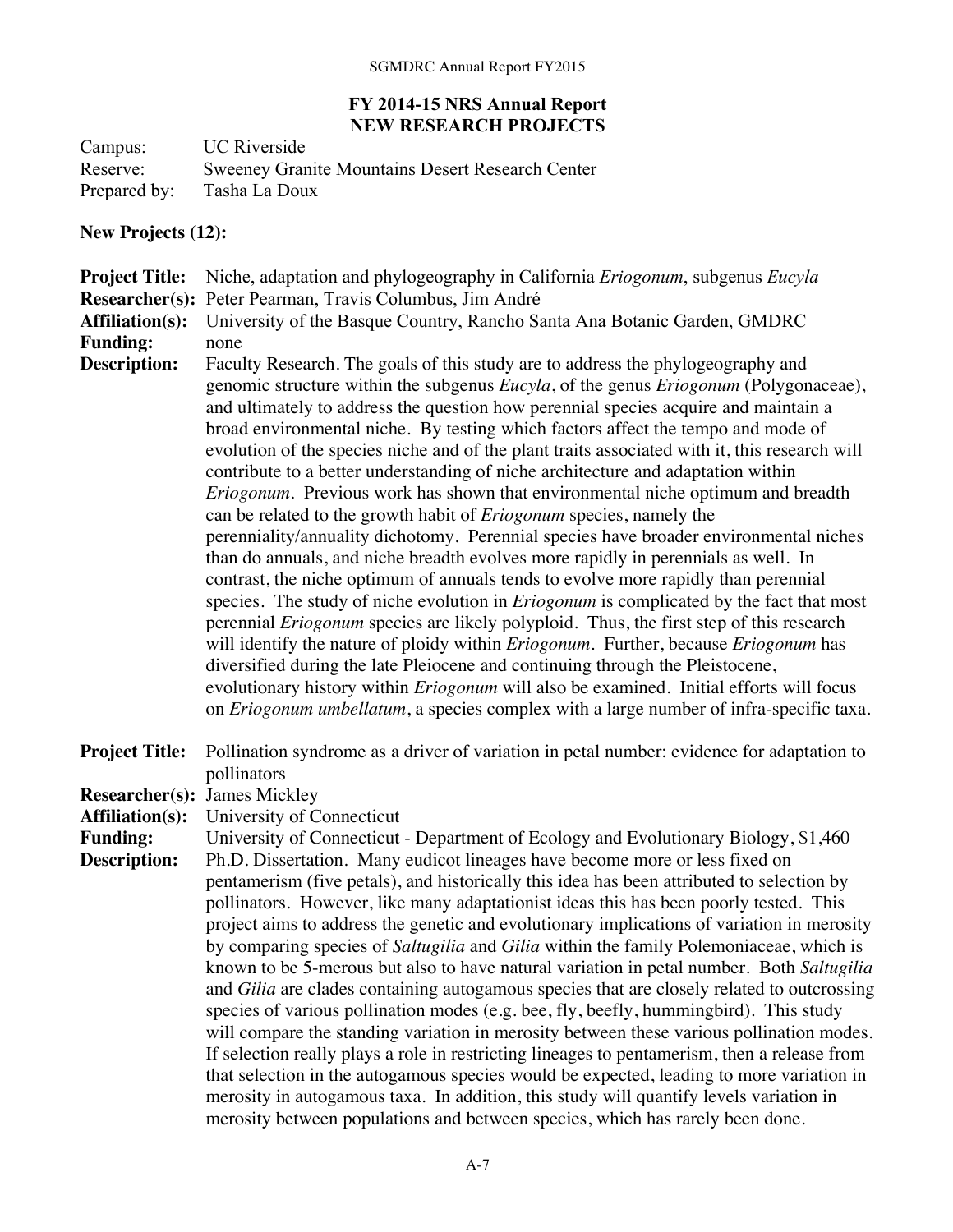| <b>Project Title:</b><br><b>Researcher(s):</b><br><b>Affiliation(s):</b><br><b>Funding:</b><br><b>Description:</b> | The Tenebrionidae of California<br>Rolf Aalbu, Aaron Smith, Andrew Johnston<br>Cal Academy Sciences, Northern Arizona Univ., Arizona State Univ.<br>NSF DEB-1258154, \$458, 103; NSF DEB-1523605, \$290, 526<br>Faculty research. This project focuses on Tenebrionidae systematics, with special<br>emphasis on Eleodes, a flightless genus of darkling beetles (Coleoptera: Tenebrionidae)<br>endemic to western North America. Commonly called stink beetles, Eleodes are known<br>for their "headstanding" behavior and the noxious chemicals they eject when threatened.<br>This project will open the genus to other disciplines by addressing century-old systematic<br>challenges through a comprehensive phylogenetic research strategy. Other members of<br>the Tenebrionidae will also be collected for the purpose of generic and tribal revisions, as<br>well as improved species distribution and ecological information.                                                                                                              |
|--------------------------------------------------------------------------------------------------------------------|------------------------------------------------------------------------------------------------------------------------------------------------------------------------------------------------------------------------------------------------------------------------------------------------------------------------------------------------------------------------------------------------------------------------------------------------------------------------------------------------------------------------------------------------------------------------------------------------------------------------------------------------------------------------------------------------------------------------------------------------------------------------------------------------------------------------------------------------------------------------------------------------------------------------------------------------------------------------------------------------------------------------------------------------------|
| <b>Project Title:</b><br><b>Researcher(s):</b>                                                                     | Scent-mediated diversification of evening primrose (Onagraceae) flowers and moths<br>across western North America<br>Tania Jogesh, Krissa Skogen                                                                                                                                                                                                                                                                                                                                                                                                                                                                                                                                                                                                                                                                                                                                                                                                                                                                                                     |
| <b>Affiliation(s):</b><br><b>Funding:</b>                                                                          | Chicago Botanic Garden<br>NSF: Dimensions of Biodiversity, \$1,459,382                                                                                                                                                                                                                                                                                                                                                                                                                                                                                                                                                                                                                                                                                                                                                                                                                                                                                                                                                                               |
| <b>Description:</b>                                                                                                | Postdoctoral Research. The role of floral scent in the diversification of a model plant-<br>pollinator-enemy system will be explored in the western North American evening<br>primroses (Onagraceae), where floral scent shows discrete variation at population and<br>species levels and is amenable to experimental manipulation. The primary biotic drivers<br>impacting plant fitness include legitimate pollinators (hawkmoths, bees) and floral and<br>seed predators (Mompha moths). It is known or likely that these groups are attracted to<br>flowers in part by their scent. This proposal focuses on how chemically-mediated<br>interactions between flowering plants, pollinators, and enemies affect diversification at<br>population, species, and higher levels; more specifically, it integrates geographic<br>variation in the most species-rich group of night-blooming plants in North America<br>(Oenothera), their widespread pollinators, and a species-rich lineage of floral enemies.                                       |
| <b>Project Title:</b>                                                                                              | Decoupling the direct and indirect pathways of basal plant facilitation: A test of the<br>double magnet hypothesis for pollinators                                                                                                                                                                                                                                                                                                                                                                                                                                                                                                                                                                                                                                                                                                                                                                                                                                                                                                                   |
| <b>Researcher(s):</b><br><b>Affiliation(s):</b>                                                                    | Ally Ruttan, Chris Lortie<br><b>York University</b>                                                                                                                                                                                                                                                                                                                                                                                                                                                                                                                                                                                                                                                                                                                                                                                                                                                                                                                                                                                                  |
| <b>Funding:</b><br><b>Description:</b>                                                                             | Ontario Graduate Scholarship, Government of Ontario<br>Master's Thesis. Larrea tridentata has been documented for its positive effects on the<br>surrounding community through stress amelioration, water retention, and soil nutrient<br>concentration, resulting in an increase in flowering plants within its understory. This<br>interaction is ecologically relevant to pollinators because it provides an island of<br>concentrated floral resources for them to exploit. Using L. tridentata as a model, this<br>study will test the capacity for these shrubs to act as magnets for the pollination of<br>understory annual plants as well as contrast the direct and indirect effects they have on<br>desert pollinator communities and annual plant reproductive traits. This research is an<br>important step forward in determining if dominant plants can be used as a tool for<br>maintaining and restoring declining desert pollinator communities, as well as managing<br>the effects of desertification in light of climate change. |

**Project Title:** Carabid Beetles of California and the phylogeny of Hypherpes **Researcher(s):** Kipling Will, David Maddison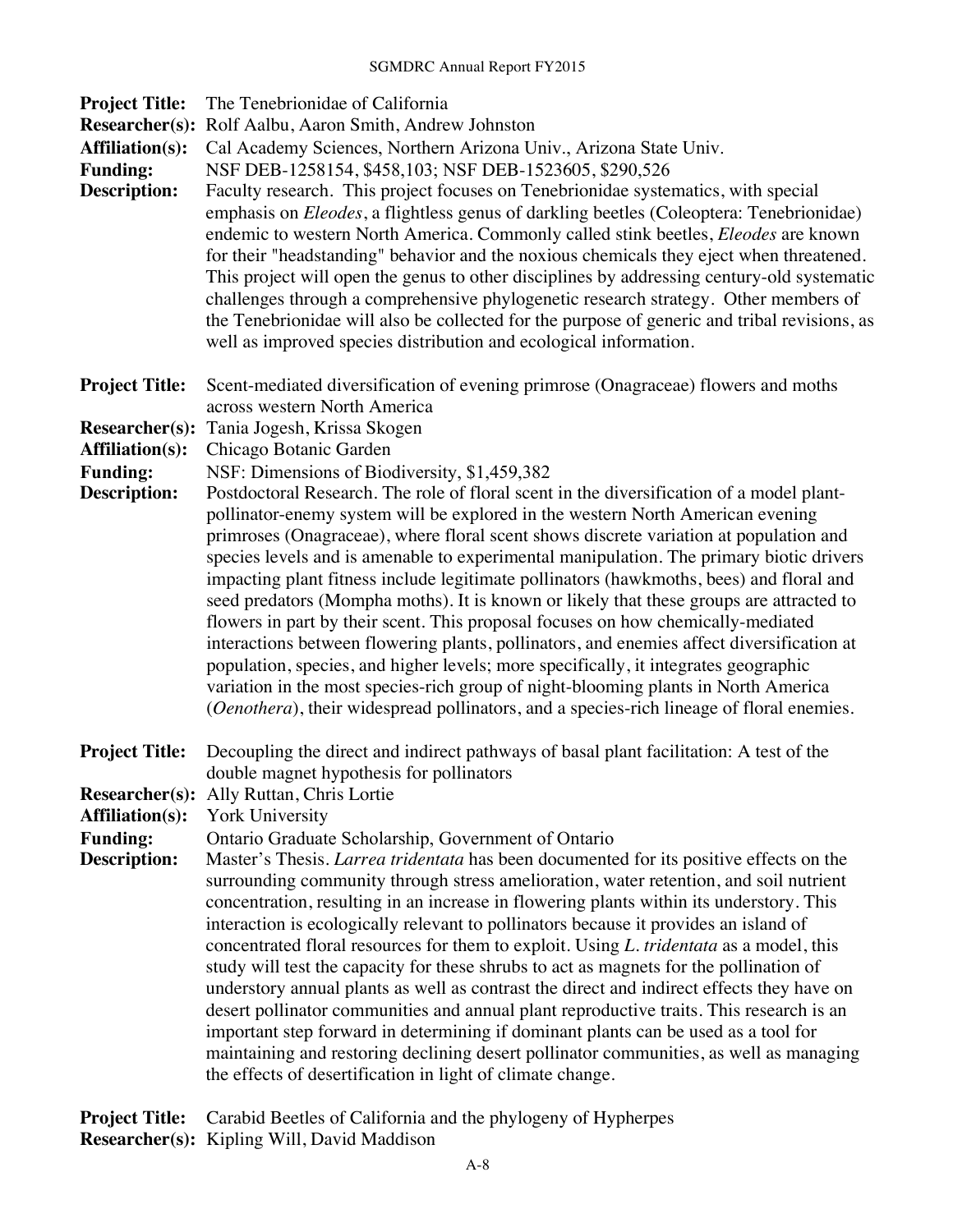| <b>Affiliation(s):</b>                                                                                             | University of California, Berkeley; Oregon State University                                                                                                                                                                                                                                                                                                                                                                                                                                                                                                                                                                                                                                                                                                                                                                                                                                                                                                                                                                                                                                                                                                                                                                                                                                                                                                                                                                                                                                                                                                                                                                                                                                                                                                                                                                                                                                                   |
|--------------------------------------------------------------------------------------------------------------------|---------------------------------------------------------------------------------------------------------------------------------------------------------------------------------------------------------------------------------------------------------------------------------------------------------------------------------------------------------------------------------------------------------------------------------------------------------------------------------------------------------------------------------------------------------------------------------------------------------------------------------------------------------------------------------------------------------------------------------------------------------------------------------------------------------------------------------------------------------------------------------------------------------------------------------------------------------------------------------------------------------------------------------------------------------------------------------------------------------------------------------------------------------------------------------------------------------------------------------------------------------------------------------------------------------------------------------------------------------------------------------------------------------------------------------------------------------------------------------------------------------------------------------------------------------------------------------------------------------------------------------------------------------------------------------------------------------------------------------------------------------------------------------------------------------------------------------------------------------------------------------------------------------------|
| <b>Funding:</b><br><b>Description:</b>                                                                             | none<br>Faculty Research. This project is a combination of a distributional survey of carabid<br>beetles of California and a phylogenetic study of the subgenus Hypherpes. The main<br>focus will be on the diverse clade of species in Pterostichus (Hypherpes). There is little,<br>perhaps no, knowledge of the carabid diversity at the Sweeney Granite Mountains Desert<br>Research Center and surrounding region. Although this is not a habitat that typically has<br>a large diversity of carabid beetle species, those that may be found there are likely to be<br>of great interest and potentially new to science. As an example, field surveys on<br>GMDRC lands found several Pterostichus (Hypherpes) species, which are known to be<br>winter active in the region. In addition, Dr. Will vouchered a new species to science,<br>which is currently being described by Dr. Maddison; the GMDRC voucher will likely be<br>used as the type specimen in the taxonomic description. All beetle specimens will be<br>deposited and databased in the Essig Museum of Entomology; the GMDRC insect<br>checklist will also be reviewed and updated with their findings.                                                                                                                                                                                                                                                                                                                                                                                                                                                                                                                                                                                                                                                                                                                               |
| <b>Project Title:</b><br><b>Researcher(s):</b><br><b>Affiliation(s):</b><br><b>Funding:</b><br><b>Description:</b> | Biogeographic responses of desert birds to rapid 20th century climate change<br>Kelly Iknayan, Steve Beissinger<br>University of California, Berkeley<br>National Geographic Society, \$19,921<br>Ph.D. Dissertation. This project aims to quantify the effects of climate and land-use<br>change on avian species and communities by resurveying birds at 61 sites in the<br>California Mojave Desert; these sites were sampled for avian diversity in the early 20th<br>century by Joseph Grinnell and colleagues at UC Berkeley's Museum of Vertebrate<br>Zoology. The Grinnell surveys were performed from 1904 to 1945 on protected lands<br>and provide a snapshot of desert ecosystem health prior to human-induced warming. The<br>proposed work will be the first phase of Grinnell resurveys of terrestrial vertebrates in<br>the Desert Southwest. The resurvey will occur primarily in sites under National Park<br>Service jurisdiction: Joshua Tree National Park, Death Valley NP, and Mojave National<br>Preserve. Identifying how community- and species-level factors impact biogeographic<br>responses will help direct conservation decisions in the face of global climate change.<br>Quantifying the changes in avian composition over the past century can help to validate<br>projections of species response to future warming. This research aims to elucidate the<br>relative importance of physiological limits, life history traits, species interactions, and<br>habitat change on site-level turnover. More specifically, the questions being addressed<br>include: 1) To what degree are differences in site-level turnover among bird species<br>driven by physiological limitations, climatic variation, habitat change, species<br>interactions, and species traits?; and 2) Has recent warming resulted in individualistic or<br>community shifts in species composition? |
| <b>Project Title:</b>                                                                                              | Overcoming the nematode taxonomic impediment through integration of novel tools for<br>species discovery and phylogeny: Cephaloboidea as a case study                                                                                                                                                                                                                                                                                                                                                                                                                                                                                                                                                                                                                                                                                                                                                                                                                                                                                                                                                                                                                                                                                                                                                                                                                                                                                                                                                                                                                                                                                                                                                                                                                                                                                                                                                         |
| <b>Researcher(s):</b><br><b>Affiliation(s):</b><br><b>Funding:</b><br><b>Description:</b>                          | James Baldwin, Steve Nadler<br>University of California, Riverside; University of California, Davis<br>NSF DEB-1257331 \$646,300<br>Faculty Research. Nematodes of the genus Acrobeles are relatively common inhabitants<br>of organic poor soils, including deserts. An advantage of working with this genus is that<br>specimens are readily recognizable by low magnification microscopy in extracts of soil<br>samples. Relatively little is known about the species diversity of Acrobeles, although                                                                                                                                                                                                                                                                                                                                                                                                                                                                                                                                                                                                                                                                                                                                                                                                                                                                                                                                                                                                                                                                                                                                                                                                                                                                                                                                                                                                     |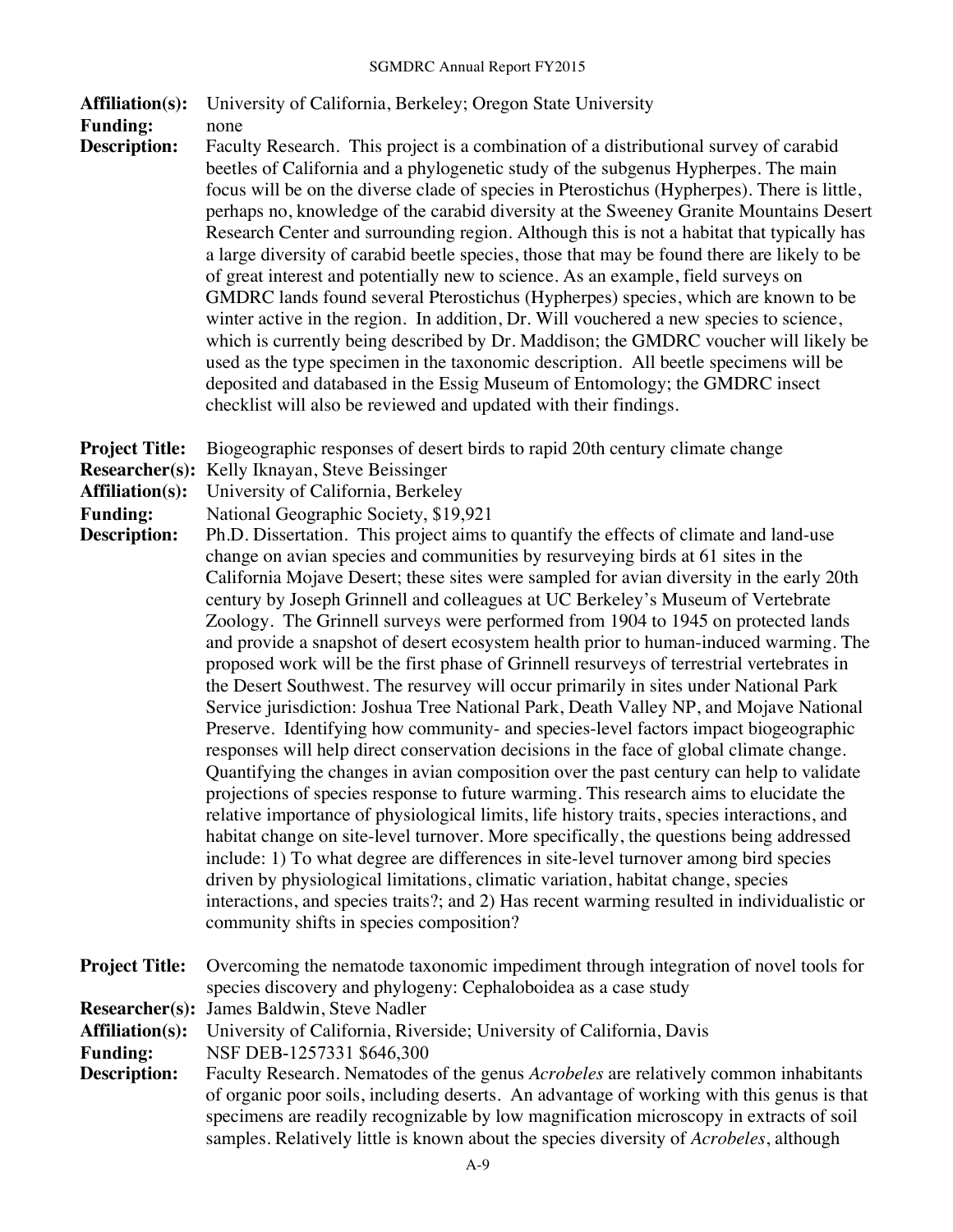|                                                                                                                    | molecular approaches for delimiting nematode species appear promising. Even less is<br>known about the genetic structure of nematode populations, with virtually no work<br>having been done on microbivores living in soil. The twin goals of this research are to<br>use molecular sequences to investigate the number of <i>Acrobeles</i> species resident in<br>selected regions of the GMDRC as well as the Kelso Dunes area. For one or more of<br>these species (depending on abundance and distribution), molecular markers will be used<br>to assess the genetic structure of natural populations. This study has the potential to<br>reveal the diversity of a single genus over a relatively small spatial scale, and provide<br>data on the genetic diversity of one or more species at the intraspecific level.                                                                                                                                                                                                                                                                                                                                                                                                                                                                                                                                                                                                                                                                                                                                                                                                                     |
|--------------------------------------------------------------------------------------------------------------------|--------------------------------------------------------------------------------------------------------------------------------------------------------------------------------------------------------------------------------------------------------------------------------------------------------------------------------------------------------------------------------------------------------------------------------------------------------------------------------------------------------------------------------------------------------------------------------------------------------------------------------------------------------------------------------------------------------------------------------------------------------------------------------------------------------------------------------------------------------------------------------------------------------------------------------------------------------------------------------------------------------------------------------------------------------------------------------------------------------------------------------------------------------------------------------------------------------------------------------------------------------------------------------------------------------------------------------------------------------------------------------------------------------------------------------------------------------------------------------------------------------------------------------------------------------------------------------------------------------------------------------------------------|
| <b>Project Title:</b><br><b>Researcher(s):</b><br><b>Affiliation(s):</b><br><b>Funding:</b><br><b>Description:</b> | Natural History of the Mojave Desert<br>Lawrence Walker, Fred Landau<br>University of Nevada Las Vegas<br>unknown<br>Faculty Research. The authors are beginning to research a book project focused on the                                                                                                                                                                                                                                                                                                                                                                                                                                                                                                                                                                                                                                                                                                                                                                                                                                                                                                                                                                                                                                                                                                                                                                                                                                                                                                                                                                                                                                       |
|                                                                                                                    | natural history of the Mojave Desert aimed at a general audience.                                                                                                                                                                                                                                                                                                                                                                                                                                                                                                                                                                                                                                                                                                                                                                                                                                                                                                                                                                                                                                                                                                                                                                                                                                                                                                                                                                                                                                                                                                                                                                                |
| <b>Project Title:</b><br><b>Researcher(s):</b><br><b>Affiliation(s):</b><br><b>Funding:</b><br><b>Description:</b> | Conservation and landscape genomics of the Desert Tortoise<br>Gideon Bradburd, H. Brad Shaffer<br>University of California, Davis; University of California, Los Angeles<br>California Department of Fish and Wildlife, \$155,000<br>Faculty Research. The Mojave population of the desert tortoise is a widespread resident<br>of the Mojave and Sonoran Deserts. Potential future renewable energy development<br>under the Desert Renewable Energy Conservation Plan (DRECP) and other planning<br>processes may substantially influence future population trajectories of this species.<br>Anticipated increases in direct mortality, habitat loss, and habitat fragmentation from<br>renewable energy development within the DRECP Planning Area need to be considered<br>in combination with other population stressors in the desert tortoise range. Listed under<br>both the federal and California Endangered Species Acts, the Mojave population of the<br>Desert Tortoise is and will continue to be a significant driver of the reserve design for the<br>DRECP. Gaining more precise knowledge about how and where population and genetic<br>linkages function for this widespread, patchily distributed species will contribute to a<br>comprehensive conservation strategy for this and other species covered by the plan. It<br>will also inform the delineation of an ecologically meaningful reserve in California's<br>deserts and facilitate siting of viable zones for renewable energy that best accomplish the<br>goals of energy development and minimize impacts on current and future tortoise<br>population dynamics. |
| <b>Project Title:</b>                                                                                              | The link between ontogenetic changes in locomotor mechanics, escape behavior, and<br>survivorship in the Zebra-tailed Lizard, Callisaurus draconoides.                                                                                                                                                                                                                                                                                                                                                                                                                                                                                                                                                                                                                                                                                                                                                                                                                                                                                                                                                                                                                                                                                                                                                                                                                                                                                                                                                                                                                                                                                           |
| <b>Researcher(s):</b><br><b>Affiliation(s):</b><br><b>Funding:</b><br><b>Description:</b>                          | Tim Higham, Clint Collins<br>University of California, Riverside<br>The Community Foundation Desert Legacy Fund, \$2,851<br>Faculty Research, Ph.D. Dissertation. Locomotion is a fundamental link between an<br>animal, its environment, and fitness because it is essential for acquiring prey and evading<br>predators. Despite the robust body of literature supporting the hypothesis that natural<br>selection favors faster lizards, little evidence supports a specific sprint-enhancing<br>mechanism on which selection may act. While enhancing elastic energy storage and<br>muscle power output can serve to increase speeds, sprinting represents suites of                                                                                                                                                                                                                                                                                                                                                                                                                                                                                                                                                                                                                                                                                                                                                                                                                                                                                                                                                                         |